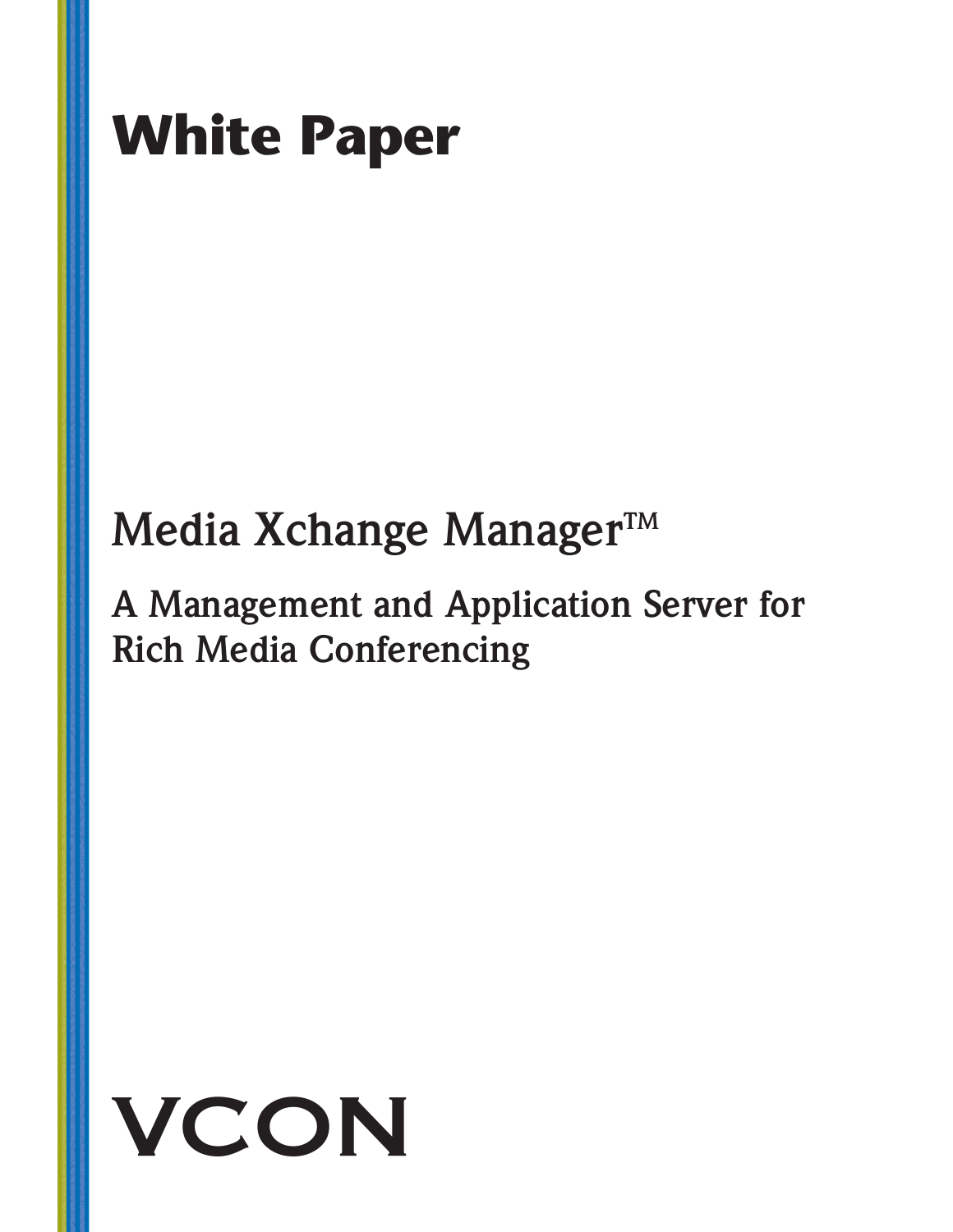### **Table of Contents**

Introducing Rich Media Conferencing

What's Needed for Deployment?

An Integrated Server for Rich Media Conferencing

Management and Administration

Video Telephony

Applications

ISDN and Legacy Videoconferencing Networks

High Availability

Investment Protection

Firewall Traversal and Encrypted Communications

Scalability and Network Topology Options

Conclusion

Appendix A: Sample Scenarios

Appendix B: An MXM-Managed Network Example

*Gordon Daugherty Chief Marketing Officer July 2004*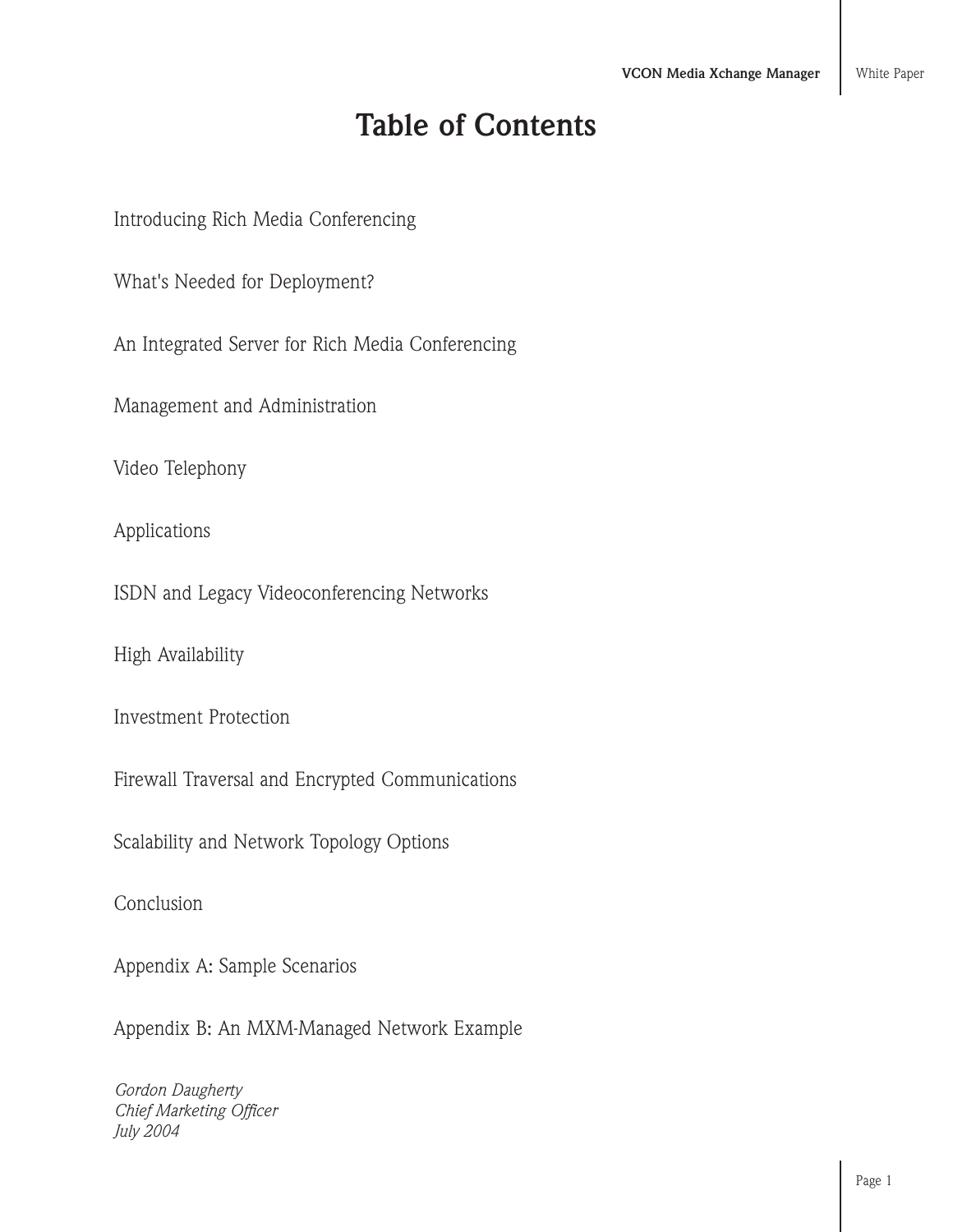#### **Introducing Rich Media**

The term "rich media" is used in a variety of ways. In the design of websites it is used to denote dynamic motion of elements on a web page. In the advertising arena it is used to describe the use of animated graphics and multimedia. For the purposes of this white paper, the term rich media shall take on the definition adopted by Christine Perey, President of Perey Research and Consulting. Perey defines rich media as "the experience produced by a suite of converging digital audio and visual technologies including videoconferencing, streaming media, static imagery and text. In addition to the flexible composition of rich media, its other virtue is derived from the convenience it offers multimedia-enabled participants due to the independence of physical proximity and temporal constraints. In other words, provided the necessary network components are there to support it, the rich media experience can be easily stored, searched, navigated and reproduced." This definition follows most closely to the evolution and convergence of the conferencing (audio, video, text, data) and streaming video industries.

With VCON's legacy growing from the videoconferencing industry, its center of origin for rich media is based on applications that employ visual communications. Videoconferencing is not a new high-tech business tool. In fact, it has been used since the early 1980s by a growing number of companies in a variety of industries. However, it has yet to reach the mass deployment stage. Part of the reason for this can be attributed to product price points and complex functionality. But the real barrier to wide-scale deployment of videoconferencing has been network topology. Until recently, videoconferencing has been delivered almost exclusively over ISDN networks. Not only has this made device management difficult, it also goes against the current convergence trend that calls for aggregating voice, video, and data applications onto one common IP network infrastructure.

While this paper will use the familiar terms "videoconferencing" and "video over IP" in places, probably "visual communications" and "rich media conferencing" are better descriptors of the overall environment supported by the MXM. They imply more than simple two-way interactive video. They include streaming video, video telephony, collaboration, text messaging and advanced video-enabled applications. They also include videoenabled communications whereby the visual component is embedded as an intuitive value-add to some other form of communication. Examples include voice communications or instant messaging implemented in such a way that adding video is as simple as the push of a button.

Until the late 1990s, the technology to effectively and efficiently migrate video-based applications to the IP network did not exist. Before video could converge with voice and data on one IP network, critical supporting functionality had to be developed including:

#### **Centralized management and administration**

Allow remote network control of a significant number of video endpoints and resources.

#### **QoS and policy services**

Centrally control the who, what and how questions for both users and services.

#### **Common "telephony" features**

Making videoconferencing as easy to use and as functional as the telephone.

#### **Applications**

Convert the underlying feature set into real added value and integrated applications.

#### **Multi-vendor platform management**

Extend as much of the above functionality as possible to a multi-vendor environment.

In order to deliver a fully integrated, network-centric solution, VCON developed a client/server architecture for IP and ISDN-based conferencing applications. At the center of this solution is the VCON Media Xchange Manager (MXM). Introduced in early 2001, the MXM is a suite of integrated client/server applications and services that gives companies the opportunity to truly maximize the power of real-time, interactive rich media conferencing across the enterprise. Using the MXM, network administrators will be able to manage, administer, and monitor their deployment from a remote console located anywhere on the network. And end users will have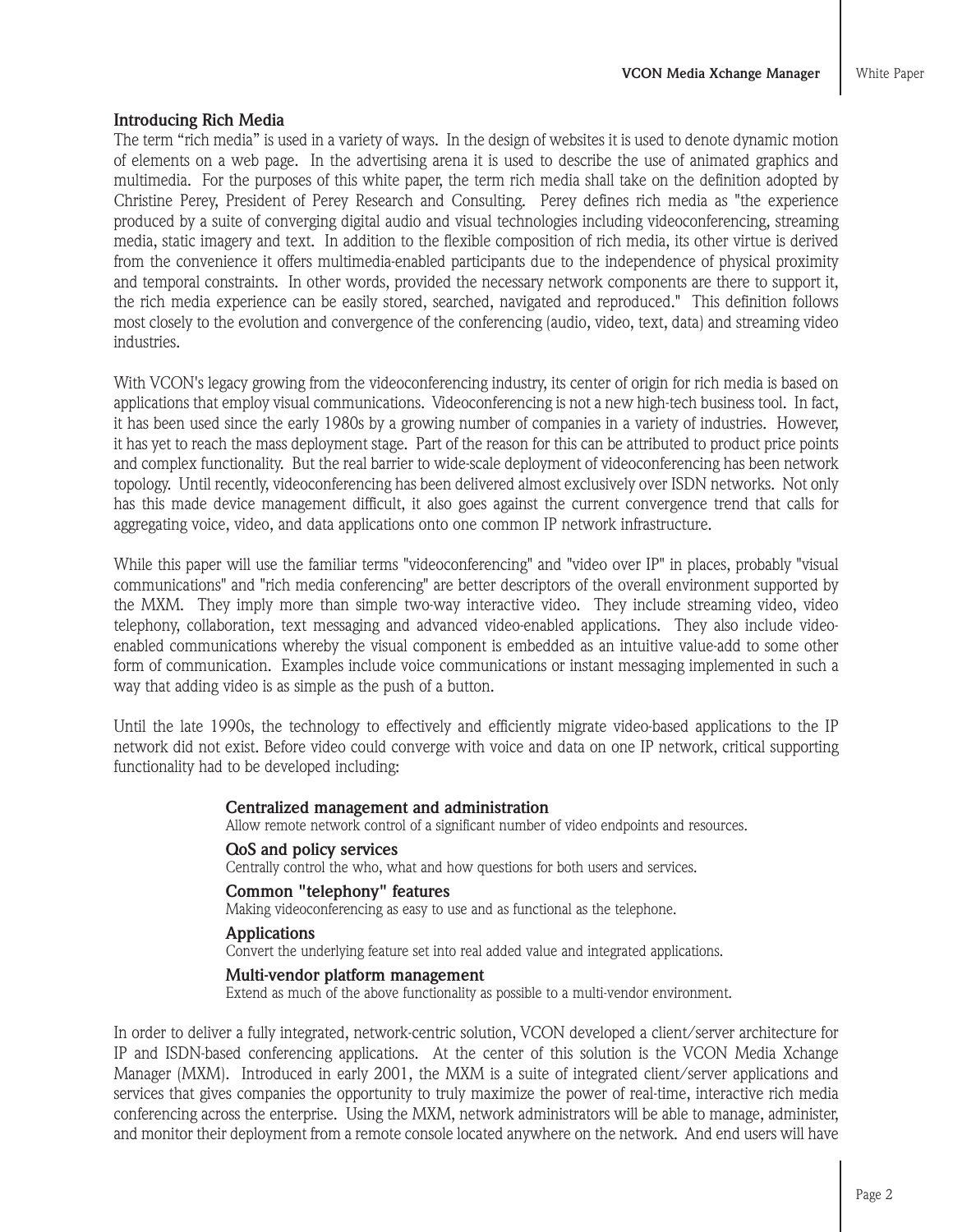access to functionality and ease-of-use never before available. This new world of IP-based rich media conferencing will deliver the ease-of-use and advanced management capabilities that will finally allow for mass deployment throughout the enterprise.

As has been proven in the past decade, the distance-bridging communication power of visual communications helps institutions gain several important benefits - including improved employee productivity, accelerated business processes, and reduced costs of interacting in real-time. As visual communications evolves into fully integrated rich media communications, there is an opportunity to multiply these advantages. According to Perey, "The real value that rich media provides is the ability to greatly expand and improve communication across the enterprise, while significantly reducing both the transmission costs and the cost of doing business overall. The lower cost and expanded access of real-time, interactive communications over IP will create immense opportunities for those companies that exploit it."

This paper will describe the MXM's robust capabilities and explain how it can be used to multiply the value of a rich media conferencing network.

#### **What's Needed for Deployment?**

The decision to widely deploy IP-based conferencing applications of any type throughout an enterprise typically takes into account the needs of two different constituencies: network administrators and end users. The needs and priorities of these two groups are very different, yet both are critical to understand and address.

The network administration staff is primarily looking for tools that will ensure high availability and robustness of the rich media network. While most network administrators appreciate the user benefits associated with applications like videoconferencing and collaboration, their primary concern is deploying and managing these applications, while continuing to ensure the robust performance of the entire enterprise IP network. Considering that a typical enterprise IP network carries multiple business-critical applications, it's understandable that administrators will have strong demands before they will add any new application, especially those that carry unique demands and resource requirements. This paper specifically describes the key tools the MXM provides the network administrator for such tasks.

End users, on the other hand, are looking for easy to use features that will improve their productivity and effectiveness. They don't particularly care how it happens behind the scenes. They just want it to work, and work well. End users are interested in more than simply being able to see the person they are talking to. They want an integrated set of rich media conferencing applications that can be incorporated into their normal work routine in such a way that it becomes natural. This paper highlights the key features and applications of the MXM that were specifically designed with the end user in mind.

Since the needs of both groups will certainly change over time, investment protection and flexibility also play a large role in any product or technology selection. VCON understands that the decision to deploy rich media conferencing throughout the enterprise is not a short-term decision. As such, a high priority is placed on product characteristics that will ensure long-term benefit. Such characteristics of the MXM are overviewed in this paper as well.

#### **An Integrated Server for Rich Media Conferencing**

The architecture of the MXM makes it effectively multiple products in one. There are products in the market that just address the management aspect of IP-based conferencing. And there are other products that offer one or more rich media applications. But the MXM integrates many aspects of a rich media conferencing deployment into a single server-based architecture. The diagram below graphically depicts the relationship the MXM has with the various endpoint and infrastructure devices versus the integration it has with advanced conferencing applications.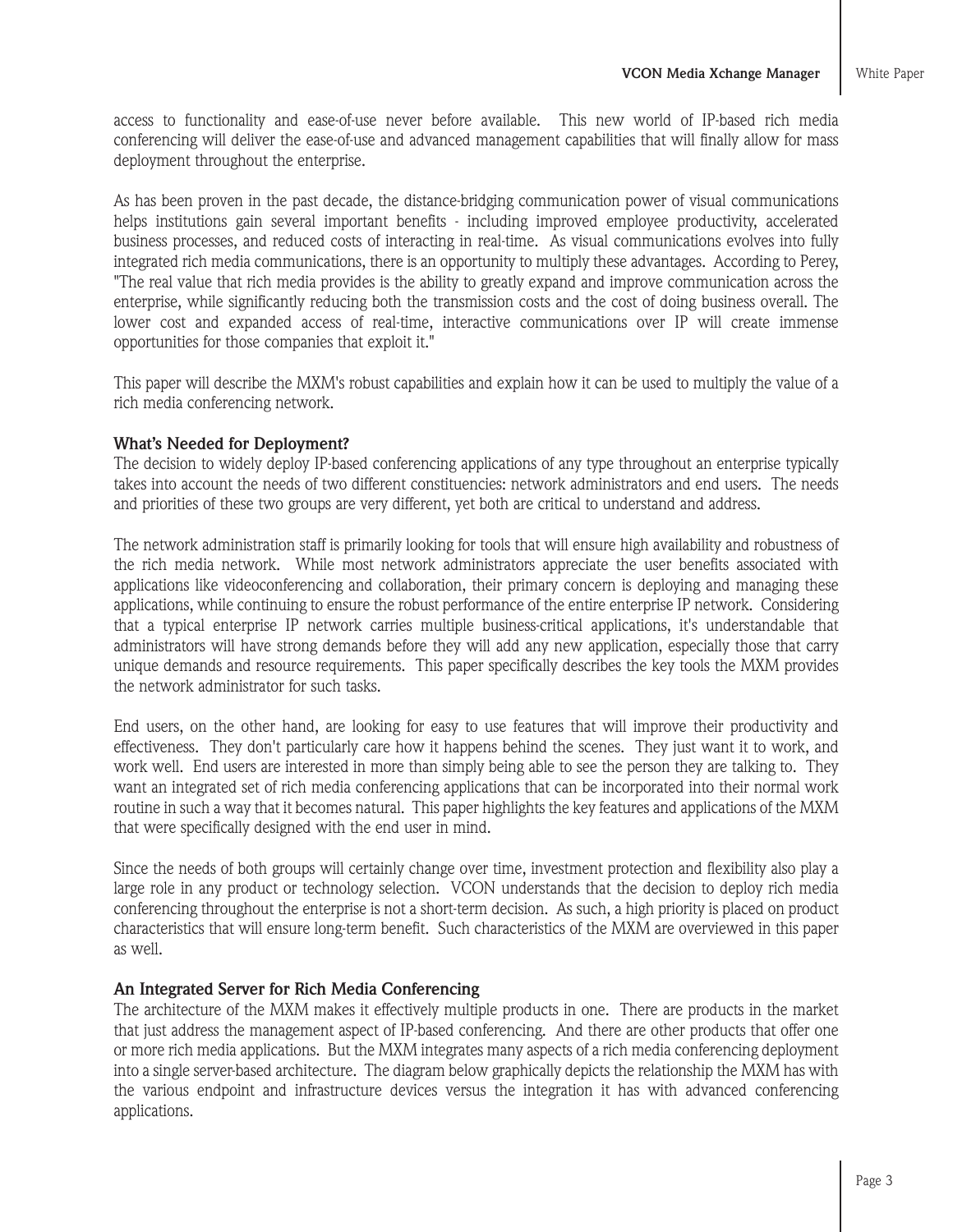



#### **Interfaces**

The MXM supports multiple interfaces to the physical devices that need access to rich media services. These devices include standards-based H.323 or SIP endpoints as well as network infrastructure products like multipoint control units (MCU), gateways, directories and proxies. Since these interfaces are built using industry standards, the MXM is able to offer virtually all of its services to a mixture of VCON and non-VCON devices. Additionally, the MXM allows for a mixture of H.323 and SIP devices to be deployed across the same rich media conferencing network. This level of flexibility is unprecedented in the industry. Finally, there are multiple application programming interfaces (API) that allow the MXM to be integrated with external provisioning, billing, management and control systems.

#### **Management and Administration**

As stated before, a primary concern of the network administrator is the deployment and management of new applications, while ensuring the robust performance of the entire enterprise IP network. The result of wide-scale implementation of rich media conferencing could mean the deployment of hundreds, or even many thousands, of endpoints at multiple locations across the campus, the country, or around the world. A logical question from the enterprise network administrator is: How will all of these geographically distributed endpoints be efficiently installed, configured, managed, maintained, upgraded, and monitored?

A second mission of the network administrator is ensuring that every user has a high-quality experience. The network requirements for various applications running on the enterprise network can differ greatly. For example, it does not matter if an email message is delivered in four seconds or 24 seconds, but it makes a dramatic difference if an audio packet is delivered in 200 milliseconds versus even two seconds. A network that behaves the same for email as it does for interactive rich media conferencing applications will not achieve the necessary results for a high-quality experience.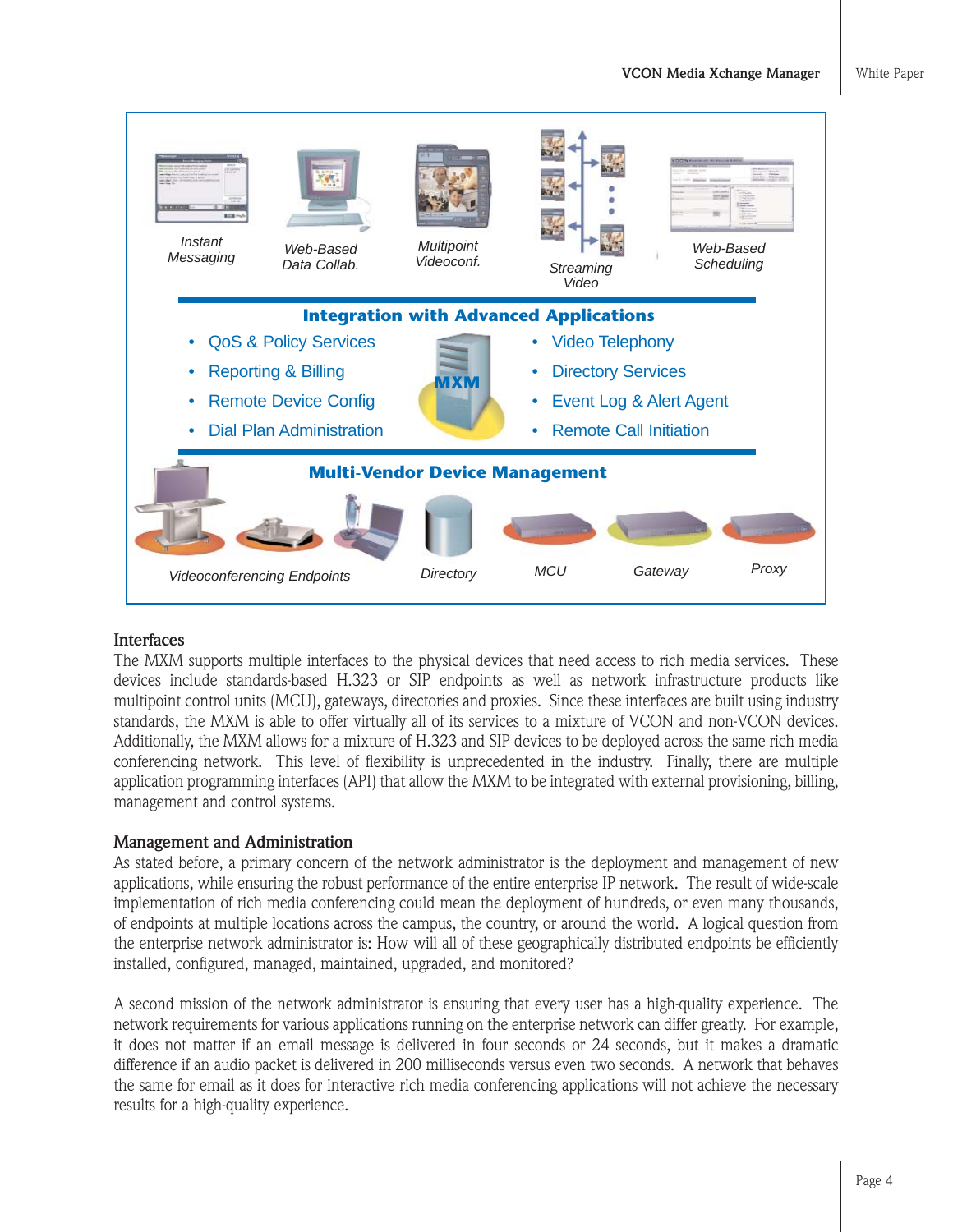- Do all of the users require the same quality?
- How should "quality" be defined and measured?
- How much of the total network bandwidth should be allowed at any given time for video-based applications?
- How will ISDN-based videoconferencing systems be integrated into the management system?
- Which resources (MCUs, gateways, directories, etc.) should be accessible by which users?
- What dial plan standard should be established and how should users initiate a conference (directories, dial plan numbers, alias names, personal buddy lists, etc.)?
- Should departments or user communities be uniquely charged/billed for the rich media services they utilize? If so, based on what metrics?

The MXM has a full suite of tools for centrally managing and administering the rich media conferencing network. Many of these tools allow for policy-based decisions by the administrator, which naturally follows the thought process outlined by the questions above. These tools can be used for fine-tuning the policy management decisions and for making necessary adjustments to the physical network topology itself. For example, the bandwidth limits set for a given network zone may later be determined to cause 20% of user-based conference requests to be rejected during peak hours. Understanding this, the administrator can either choose to raise the zone bandwidth limit, reduce the bandwidth allowed for each conference (thereby allowing more of them), or upgrade the physical network bandwidth in the zone.

For physical device administration, the MXM administrator has complete access to the configuration settings for every VCON endpoint and resource on the network, right down to the users' preferences. With this access, they can pre-configure the endpoints' settings or change them according to policy changes - even when users' endpoints are not actively logged on. For example, if the network policy committee decides on a change that affects the QoS prioritization of interactive video applications, the MXM administrator could globally apply this change at any time. For many non-VCON devices, the MXM also has an integrated link to the device's embedded web management utility. Right from the MXM console, these non-VCON devices can also be easily administered.

Software upgrades often require a visit to the physical device that needs to be upgraded. The MXM allows for VCON's vPoint HD desktop clients or HD3000 settop appliances to be remotely upgraded or re-installed with a new software image. Just imagine the productivity savings and user satisfaction resulting from this in a network with hundreds or thousands of endpoints dispersed across several locations.

For a more detailed explanation of select MXM management and administration tools, see the Sample Scenarios appendix at the end of this white paper.

#### **Video Telephony**

Today the user paradigm for communication has been established by the telephone. Any communication medium that does not deliver the same ease-of-use and operational functionality will not be as readily adapted into the day-to-day business infrastructure - especially at the desktop. As a result, the widespread use of desktop videoconferencing has been slowed partly by its lack of telephony functionality. The MXM removes this inhibitor by providing end users with an extensive set of call establishment and redirection features, which are commonly found in traditional telephony PBXs. These video telephony services greatly enhance productivity and ease-ofuse, and further bring visual communications into a revolutionary new world of usability.

The MXM can serve as a "video PBX," providing end users with common telephony features like video call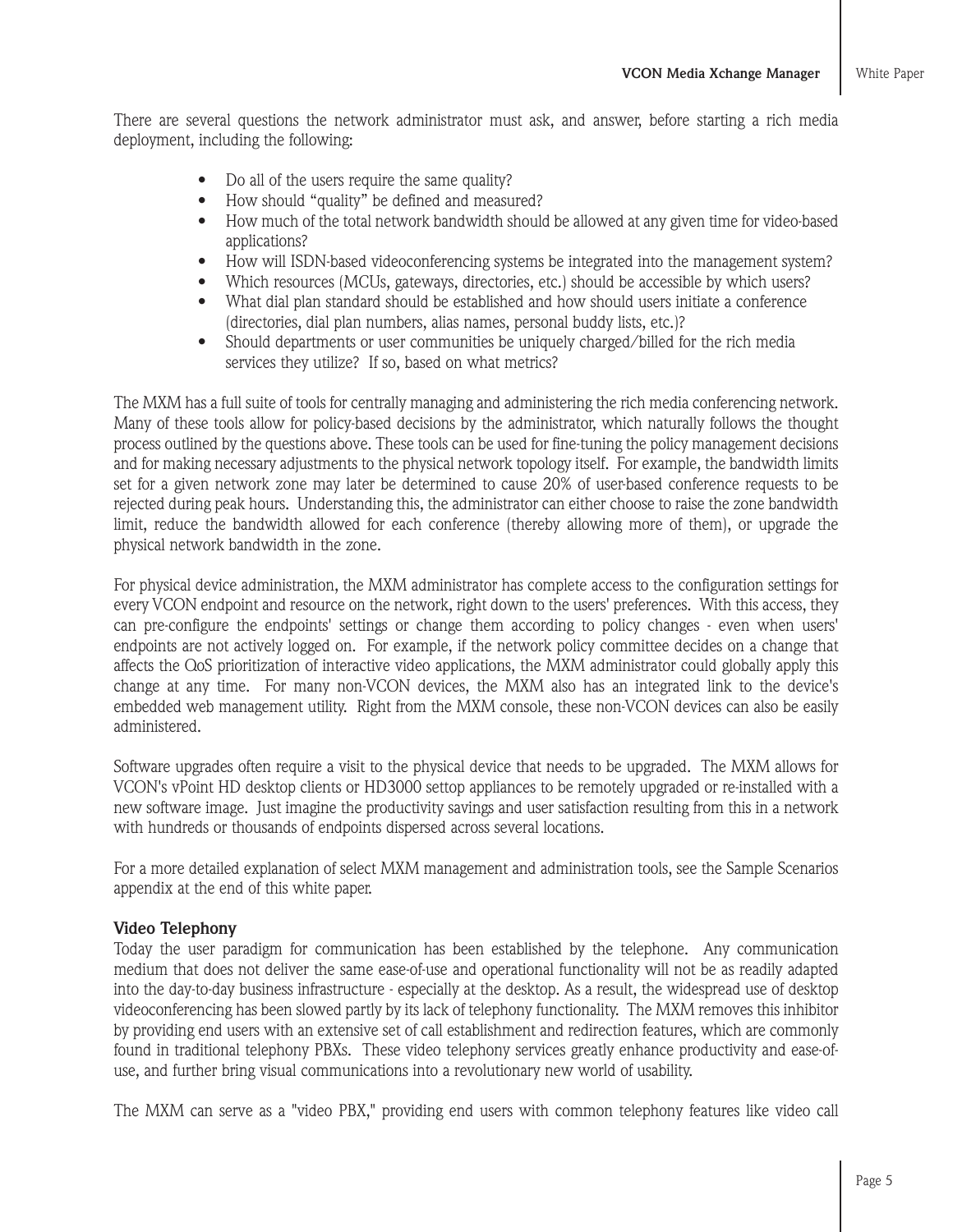forward, video call transfer, and ad hoc conferencing. Users can automatically forward incoming calls to another video user, their phone handset, or even their mobile phone. The ad hoc conferencing feature works just like the "conference" button on your telephone. During a point-to-point call, a third or more participants can be invited into the conference with the push of a button. Furthermore, only the conference bridge itself limits the scalability of each conference.

To make video calls between IP and ISDN networks requires dialing through a video gateway. Dialing through a gateway often requires users to know strings of prefixes and suffixes composed of numbers and symbols. This step increases the complexity of making off-net video calls. The MXM takes the complexity out of dialing through a video gateway via its simplified gateway dialing features. Instead of requiring end users to memorize unique prefixes and suffixes for various types of calls, they simply dial a single number (9, for example) to designate an off-net call. The MXM handles the rest. Network administrators can also configure gateway service hunting groups and gateway service policies to allow service hunting, line hunting and up-speeding/down-speeding rules - all to increase the odds of successful off-net call completion. The least cost routing feature of the MXM will automatically route the call across the IP network to the nearest ISDN gateway, minimizing toll charges.

Once the rich media conferencing deployment evolves to dozens or more endpoints, the function provided by an online directory takes on a critical role in delivering efficient communications between users. Without access to a centralized directory, each end user would have to create and maintain their own personal directory. In a large deployment this could mean entering dozens or hundreds of entries in individualized address books. To simplify and streamline address book access, the MXM includes an LDAP proxy that automatically maintains a directory on behalf of all registered endpoints and resources (MCUs, gateways, etc). When users are ready to initiate a conference, they simply access the online directory with a mouse click. The MXM does the rest.

The MXM also offers the administrator a real-time monitoring tool as well as a comprehensive reporting and billing tool. The tool has a comprehensive list of standard reports that an administrator can use to determine call usage, peak usage, total bandwidth consumption, what audio/video protocols are being used, average call length and more. These reports allow the administrator to do real network planning, in addition to being able to billback departments and/or individuals for video usage. Additionally, the administrator can create his/her own custom reports.

For a more detailed explanation of select MXM video telephony features, see the Sample Scenarios appendix at the end of this white paper.

#### **Applications**

The "icing on the cake" from a user benefit perspective lies in the rich media applications managed by the MXM. After all, end users don't care about technology. They care about the benefits derived from real applications. The ever-expanding suite of rich media conferencing applications integrated with the MXM is designed to integrate in such a way that the user cannot tell where one application ends and another one begins. A second key objective of MXM's integration with VCON's rich media conferencing applications is to integrate visual communications into other applications as an added value feature. With this, users can start with one form of communication and seamlessly switch to another if it adds value. Examples are below.

**Multipoint Conferencing and Streaming Video**: The VCON Conference Bridge (VCB) is VCON's application solution for multipoint videoconferencing and streaming video. With the VCB, multipoint conferences involving fully interactive participants can be simultaneously streamed to hundreds or thousands of other users that are passively participating in the conference. This integration of interactive and streaming video offers significant advantages of scalability and bandwidth efficiency. VCON even offers a no-charge Broadcast Viewer for the passive participants. Combined with an instant messaging soluiton, these passive participants could even engage in interactive text messaging with the other participants and could view the data being shared as part of a web-based data conference.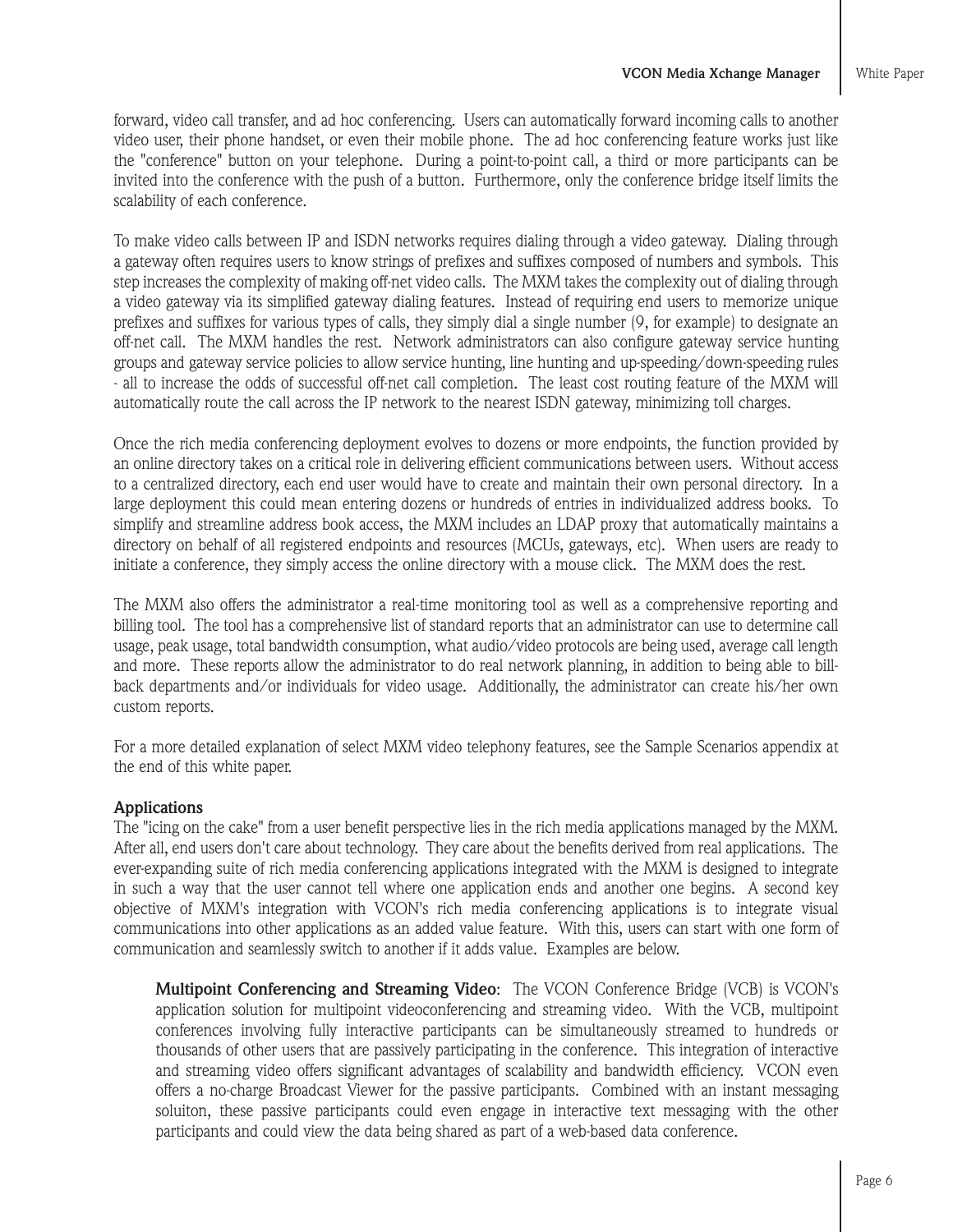**Web-Based Scheduling**: The VCON Conference Moderator is VCON's application solution for webbased scheduling, multipoint conference moderation and data conferencing. Using a web-browser, end users can schedule point-to-point or multipoint conferences, including recurring events. During a conference, with the click of a button, users can share data with all other participants. Via integration with the MXM, conference resource conflicts and participant conflicts can be avoided. Additionally, at the appointed time the MXM initiates the conference, and is able to automatically retry users that are busy or unavailable.



*VCON Conference Moderator*

**Data Conferencing:** There are two VCON applications that integrate data conferencing with other rich media applications. With IPNexus, users can seamlessly add data conferencing to any instant message session. With the VCON Conference Moderator, users can seamlessly add data conferencing to a multipoint or point-to-point videoconferencing session. Data sharing can be launched straight from the Conference Moderator using VCON's WebShare application, or for users who prefer a hosted model, through WebEx. When data conferencing, using either IPNexus or the Conference Moderator, users can share their desktop or a specific document with the other conference participants.

**Instant Messaging**: IPNexus is VCON's application solution for instant messaging. With IPNexus, users can engage in secure instant messaging sessions and then add rich media as appropriate. One option is to seamlessly integrate data conferencing into the session (for example, screen sharing or file transfer). Another option is to click a button to automatically initiate a videoconference with the other participants of the chat session. This seamless migration from one form of communication to another is so intuitive that all the users need to think about is whether rich media adds value at some point in the session.

#### **ISDN and Legacy Videoconferencing Networks**

Many organizations looking to deploy IP video already have legacy videoconferencing networks based on ISDN. Those that don't are likely to have the need to communicate with customers or business partners that are not a part of the same IP network, other than the public Internet which does not offer inherent security or quality of service. For this reason, many IP video deployments have some level of requirement for ISDN integration and support.

The MXM has a number of features to support such environments. As mentioned previously, the MXM has many services for off-net dialing through IP-to-ISDN gateways. Beyond this, the MXM also has ISDN-specific features that can be used in conjunction with VCON's ISDN and dual-mode endpoints. For example, the administrator is able to remotely initiate an ISDN videoconference on the VCON Falcon settop or the HD5000 group system. The administrator is also able to monitor ISDN conference statistics for these systems (negotiated protocols, line status, data rates, etc). With these ISDN-related features, the MXM can effectively be used as a remote management and administration server for a network that has exclusively ISDN-based VCON endpoints.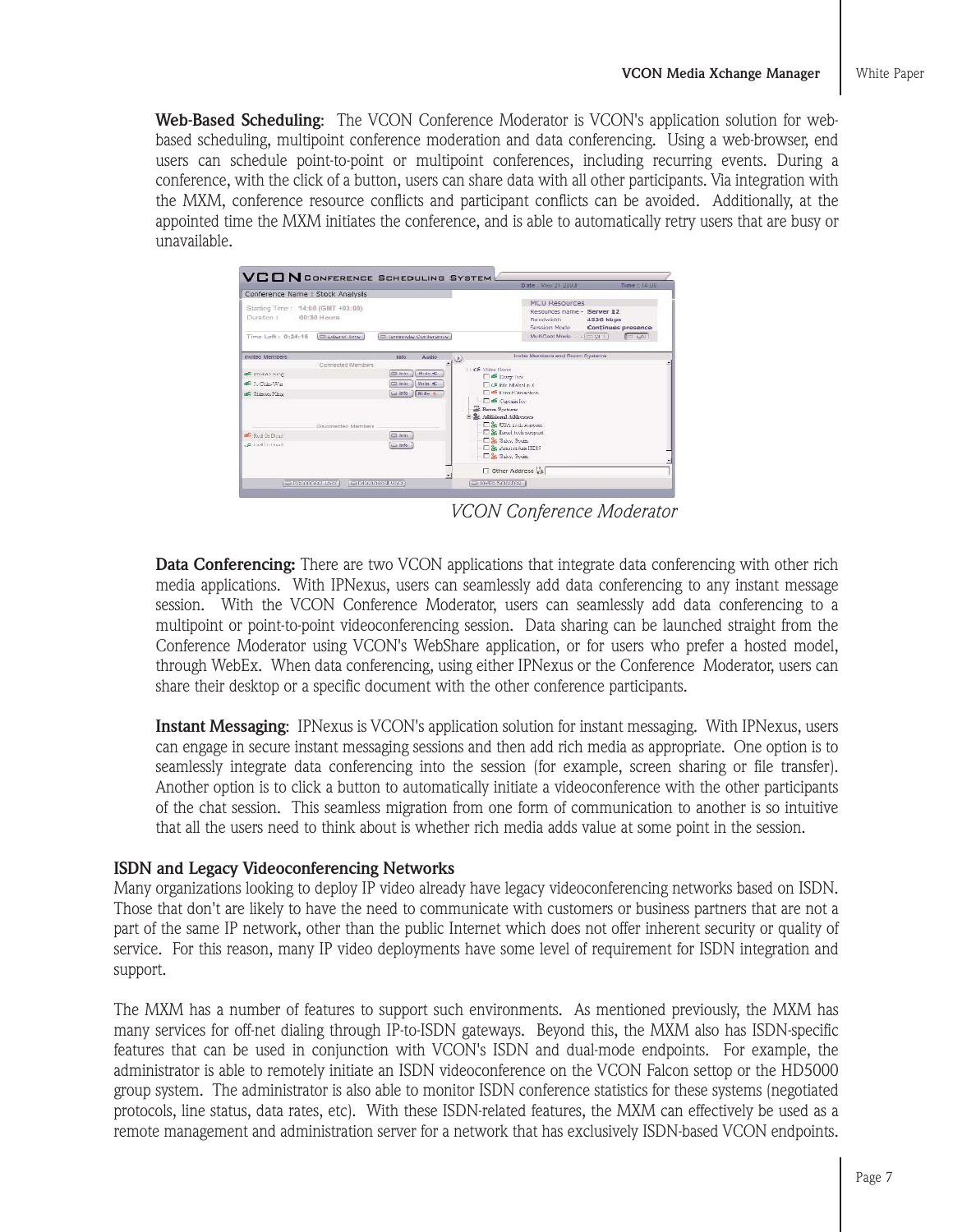If the videoconferencing network eventually migrates to IP, the MXM then also becomes a critical migration tool.

See the network diagram (right side) in Appendix B for an example of an ISDN-connected remote office that is managed by the MXM. Notice that the desktop and conference room endpoints utilize an ISDN connection for videoconferencing but an IP connection (Internet) for remote management and administration. Also, via the gateway at headquarters all IP and ISDN-connected endpoints are accessible and interoperable.

#### **High Availability**

Once an organization becomes reliant on rich media conferencing applications as part of their normal work environment, the applications become increasingly "mission critical". For this reason, network administrators typically look for various features that ensure high availability of these applications.

It probably goes without saying that any mission-critical application server should first take advantage of hardware-based redundancy and high availability features such as RAID-based storage and uninterruptible power. Beyond this, the MXM has several features for rapid recovery and minimal downtime. First is integration with the embedded services watchdog in Windows Server. Should one of the MXM's underlying services stop for any reason, it will automatically be restarted. Second is support for a clustered server configuration. With this, the processing logic in the server is separated from the application and user data. In the event that the primary MXM server fails, the standby server can quickly take over. See the diagram below for an illustration of a clustered server configuration.



#### **Investment Protection**

Deploying high technology of any sort carries built-in risks of investment protection. With more mature or commoditized technology, like personal computers, the expected life cycle and replacement cycle is usually identified up front. However, with more innovative technologies the expected life cycle and migration path can be completely unknown. For this reason, VCON has placed a high priority on the flexibility and investment protection that can be offered via the MXM.

As new standards emerge and existing standards evolve, companies are often put into the very difficult position of predicting the future. However, this is like trying to shoot at a moving target. Sometimes one standard eclipses the other. Sometimes two or more standards converge into a more encompassing standard. Again, it is very difficult to predict the path and speed the market will take. This certainly applies to the overlapping and somewhat competing SIP and H.323 protocols.

VCON clearly recognizes this need and is responding with an architecture that provides SIP/H.323 protocol coexistence. A MXM-based rich media conferencing network can be safely deployed today based on H.323 and migrated if appropriate to SIP. Or for companies that have already identified SIP-based devices and applications, the MXM can bring a rich set of management and administration features that don't commonly exist in the market. In either case, an unprecedented degree of investment protection and flexibility can be achieved, including a full mixture of H.323 and SIP devices on the same managed network. For more information on MXM's SIP support, see the VCON white paper titled "Delivering SIP-H.323 Convergence & Co-Existence".

Ease of upgradability is another key aspect of investment protection. The question typically asked is: How can I start with a pilot rollout and then expand as the needs of the rich media network grow? VCON clearly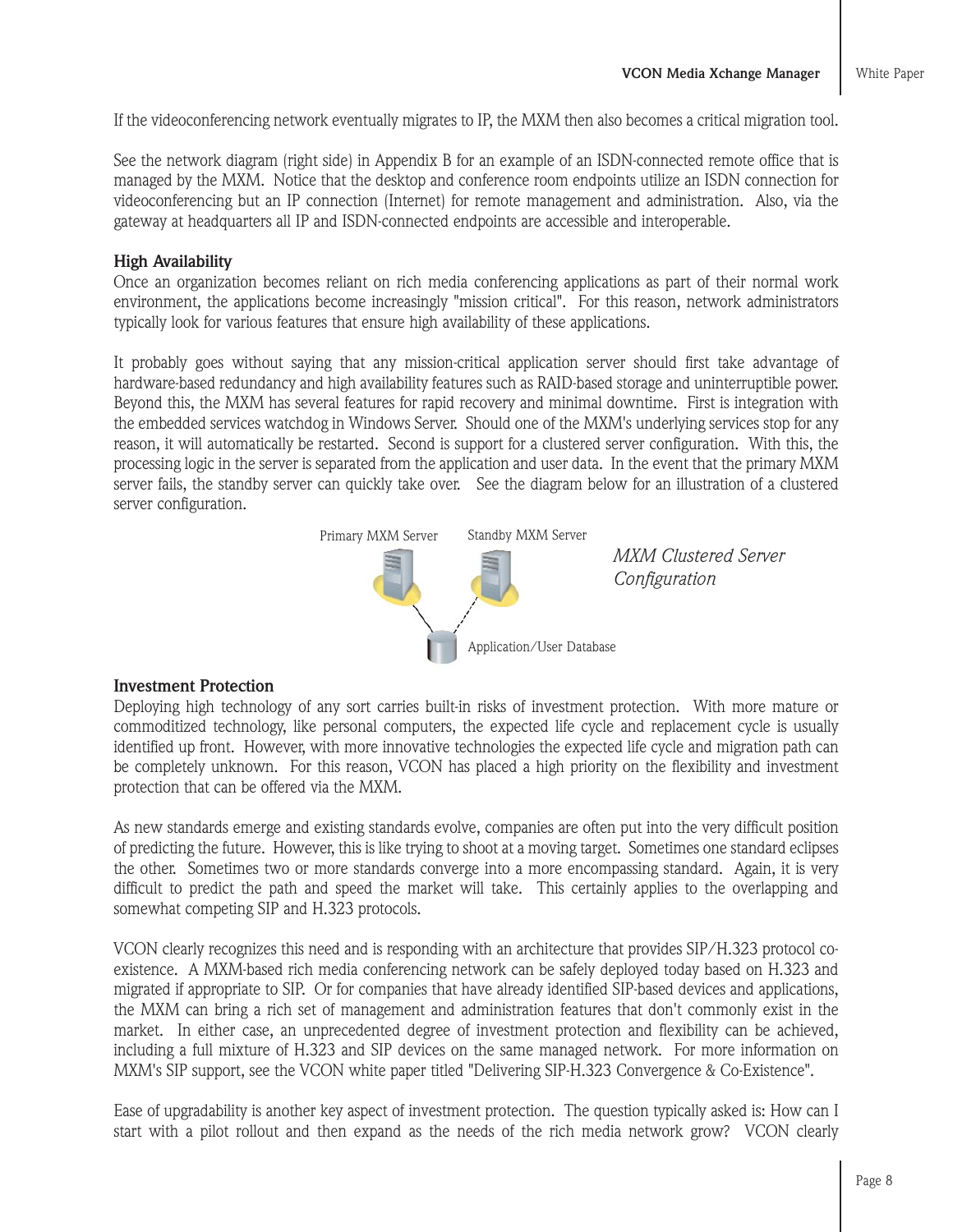understands this need. Within a given server image (zone), upgrading for more users or enabling various MXM optional modules is as easy as importing a new license key. In most cases, the MXM server does not even need to be rebooted in order to be upgraded. For a further description of MXM's scalability, see the next section.

The final aspect of MXM's investment protection promise relates to its multi-vendor support. One reality of today's rapid advancements in technology is that customers are increasingly making "best of breed" purchase decisions in various product categories. For this reason, many customers don't want to be locked into a single vendor for all aspects of their rich media deployment. It's one thing to make a single-vendor or majority-vendor deployment decision based on added value. But it's another thing to do so based on proprietary features or "vendor lock". While VCON is able to offer specific value add enhancements when multiple VCON components are included in the deployment, probably 80% or more of the MXM feature set is extended to any H.323 or SIPbased device.

#### **Firewall Traversal and Encrypted Communications**

Firewalls and NAT servers create numerous connectivity challenges for IP-based conferencing applications. Additionally, there are often requirements to have fully encrypted communications across a public or private network. To address these needs, VCON has the SecureConnect family of products. SecureConnect includes various components for secure firewall traversal and encrypted communications. The ALG Proxy overcomes the connectivity problems associated with firewalls and NAT servers without threatening network security. One key benefit of the ALG Proxy architecture is that external devices never connect directly to the private network and internal devices never connect directly to the public network.

The Advanced Encryption Server offers DES, 3DES or AES encryption of all media streams associated with videoconferences. The Advanced Encryption Server and the ALG Proxy can be configured together for complete firewall traversal and secure communications, all managed and administered via the MXM. For more information about the SecureConnect family of products, see the VCON white paper titled "Traversing Firewalls with Video over IP: Issues and Solutions".

#### **Scalability and Network Topology Options**

True scalability means being able to start small if necessary and not worry about the ability to grow as the needs of the business evolve. With the MXM, a rich media conferencing network can start as small as 10 users in a single zone and grow to as many as 750,000 users across 150 distributed zones. Each zone server can handle up to 5000 users and 500 concurrent calls. That's scalability.

From a network topology standpoint, the MXM can be centralized with all devices registering to it from wherever they reside on the network. This architecture is ideal when many of the remote locations are small branch offices with no IT support staff or home office workers with VPN broadband connections. The MXM also supports a distributed environment, whereby multiple MXM servers are distributed throughout the network and "neighbored" together in partially-meshed, fully-meshed or hierarchical fashion. In this case, each location becomes a "zone". Certain MXM services like ad hoc conferencing and gateway services can be locally configured at each zone while other services like the global directory can be centralized. Additionally, overflow resources can be defined so that if local zone services are exhausted the requests can automatically be redirected to another zone's resources. For an example of a three-zone MXM network, see the diagram below.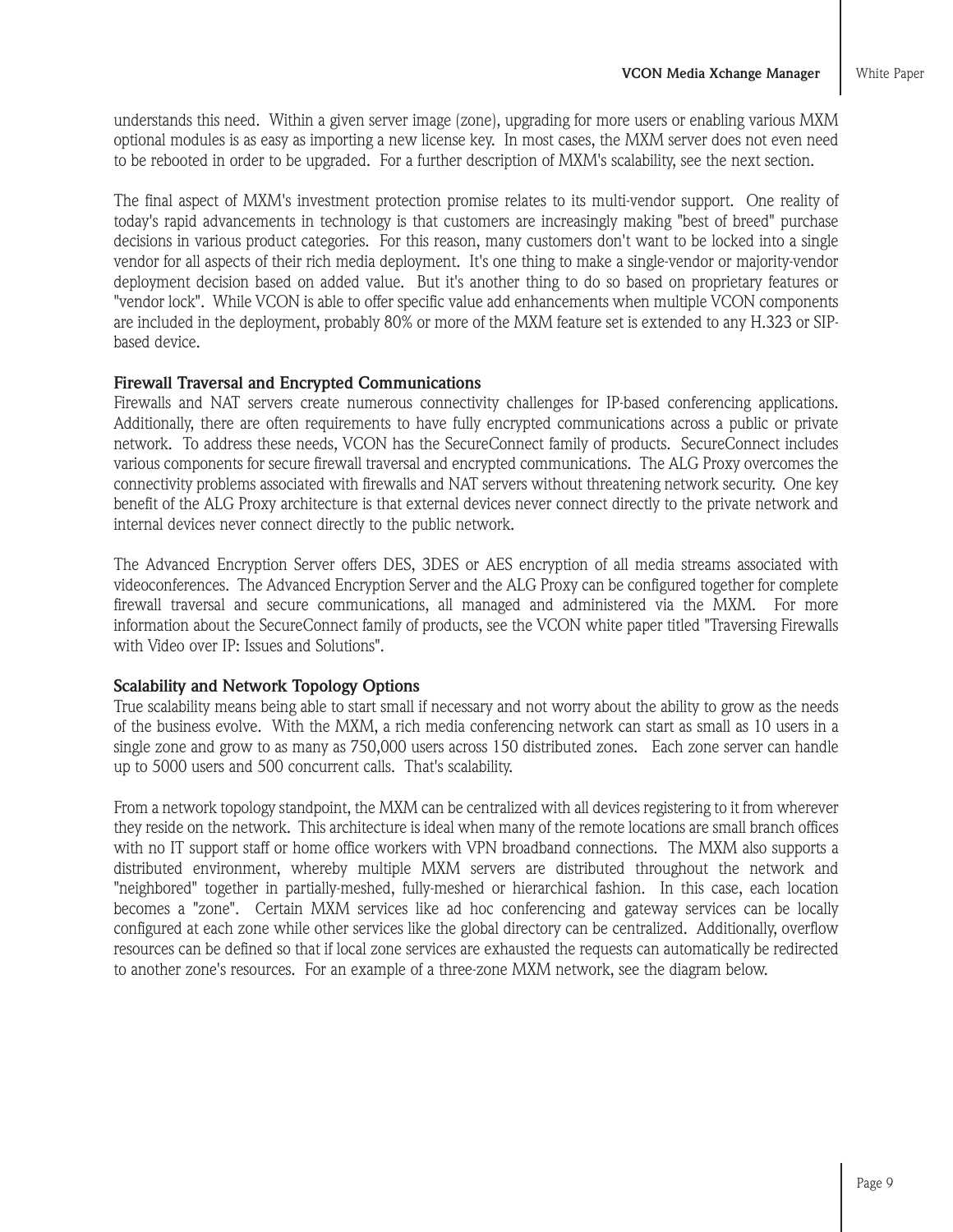

#### **Conclusion**

The explosion of rich media conferencing is fundamentally changing the way business is done. Even before IP convergence became the hottest topic in communications delivery, VCON recognized the potential and the opportunity that IP had to offer - and focused much of its development expertise on this area. As such, VCON took the leadership role in developing advanced technology that would enable IP-based rich media conferencing. Leading the industry into the next generation of this revolutionary new enterprise communications process, the MXM is giving companies the power to overcome inhibitors and reap the maximum potential of delivering rich media applications.

The MXM, combined with a network of multimedia-enabled clients and network devices, gives companies everything they need to exploit the full potential of face-to-face, interactive communication over distances. Today, for the first time, companies can deploy to users by the thousands at a relatively low cost. As a result, end users can now have easy access to exciting new applications that will enhance their productivity and competitive-edge like never before. And they can access this technology through an environment that is amazingly similar to the telephony paradigm to which they are already accustomed. Plus, network administrators can centrally manage and administer the rich media conferencing network to ensure both high quality and high availability for their users. In fact, as a result of this advanced functionality and control, VCON fully expects network administrators to welcome these new applications into their universe of control.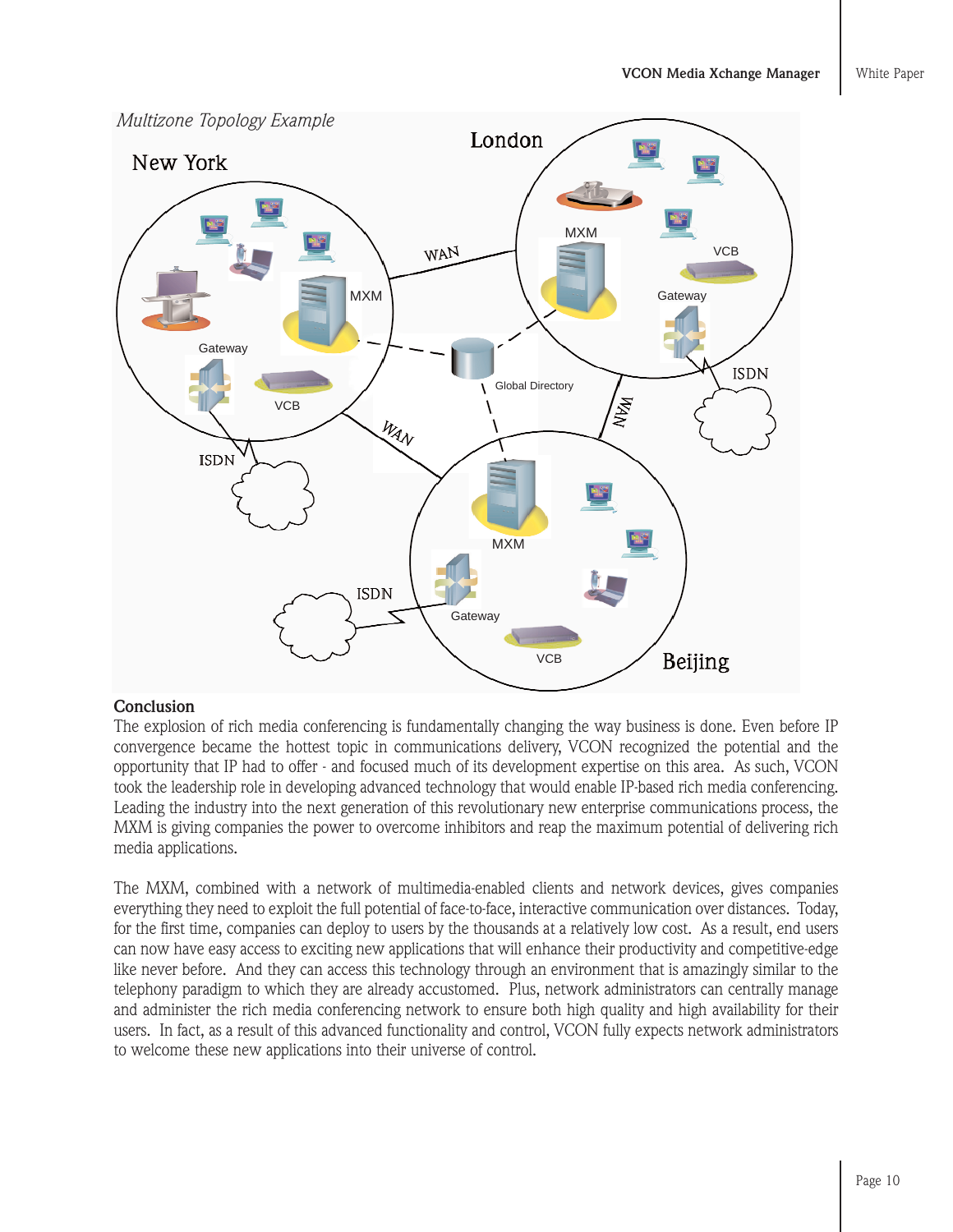#### **Appendix A: Sample Scenarios**

#### **Help Desk Scenario**

An end user calls the internal help desk reporting that they are currently in a conference but cannot hear the remote party. They have checked the connection of their multimedia speakers and even tried moving to the headset, but neither worked. The MXM administrator, looking at the endpoint preference settings on the console, notices that two things are causing the problem. First, the user has the volume turned all the way down on the endpoint application. Secondly, the speaker mute has been selected. The administrator takes corrective action and the end user acknowledges that everything is working fine. This example could just as easily relate to settings for auto-answer, camera selection, lip sync control, and much more.

#### **Remote Software Upgrade Scenario**

For vPoint HD, HD3000 and HD5000 users, the MXM administrator simply posts new software images to a server. Then, from the MXM console the administrator selects the users that should be upgraded. The administrator has the choice of forcing the upgrade or prompting the user first. Seamlessly, the software image for these users is upgraded. This scenario also works well with service pack releases and reinstalls.

#### **QoS or Policy Change Scenario**

The network administration staff has decided on a new set of QoS policies that require a change to every videoconferencing user's endpoint configuration. Rather than visit every user location to make the change or email a set of complicated instructions for the end user to follow, the MXM administrator makes all of the changes remotely from the MXM console. Using the MXM's administrative group feature, all members of a group can have QoS or policy changes applied in one operation. Users that are online will automatically be provisioned with the change. Users that are offline will automatically be provisioned with the change the next time they login.

#### **Ad Hoc Conferencing Scenario**

A user is in the middle of a conference and realizes that a third participant needs to be added on the fly. Rather than terminate the call and try to locate or schedule an available MCU service, the user simply enters the number of the desired third party and hits the "Invite" button on the VCON HD system's user interface. Automatically, the MXM hunts through its ad hoc conference hunting group for an available MCU service, connects the third participant and then redirects the original two participants. If the third participant is not available, the conference is not interrupted.

Another simple way to initiate an ad hoc conference with VCON's vPoint HD or HD5000 is to bring up the online directory during the call, right-click on the desired participant, and select "Invite". Using this method, users don't even need to know the video dial plan number for the remote participant. As many additional users as needed can be invited into this ad hoc conference, up to the limit of the MCU session configured. Finally, a mixture of MCU sessions from multiple vendors can be configured into the ad hoc conference hunting group. The VCON conference bridge makes for an ideal ad hoc conferencing resource because of its low cost and software-only installation.

#### **Ad Hoc Conferencing Overflow Scenario**

A user initiates an ad hoc conference using the Invite button on the vPoint HD, HD3000 or HD5000 application. However, all available MCU resources in the local zone happen to be busy. Using the MXM's remote resource (gateway and MCU services) provisioning feature, MCU resources from neighbor zones can be added to the local zone's ad hoc conferencing hunting group. If the MXM finds that all local MCU resources are busy, it will automatically attempt to service the ad hoc conferencing request using a MCU resource from a neighbor zone. These neighbor zone resources become possible "overflow" resources rather than being forced to reject the user's request.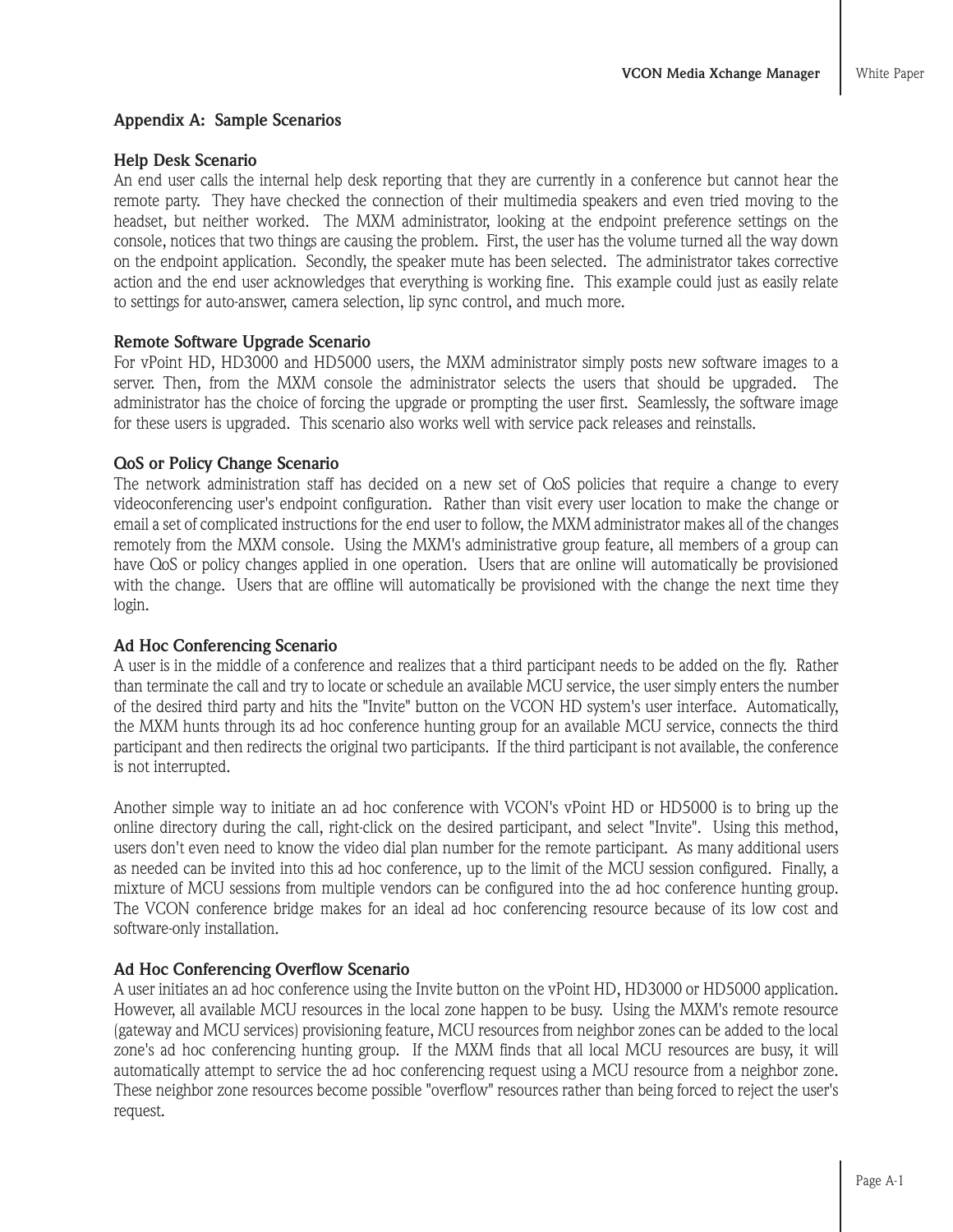The ability to sort the MXM's ad hoc conference hunting group is also valuable for seeking less expensive MCU services first (such as VCON's software-based conference bridge) before using expensive high-end MCU services. In this way, the high-end MCU services become "overflow" resources.

#### **Mobility Scenario**

A user travels to a remote office where he needs to work for a few days, including having access to the video network. Using the vPoint HD client, the user logs into his/her home MXM server for authentication. Now the MXM knows the location and capabilities of this user. Anyone that dials this user at their normal dial plan number will be connected with them, even though they are physically at a remote location. Items such as call detail records, QoS settings, least cost gateway routing tables, etc. are all preserved. An alternative, if there is a local MXM in this remote location, is for the user to login to the remote zone to be provisioned with a new set of capabilities. In this case, the user can simply set the call forwarding on his/her home profile to the newly assigned number so that all calls will be automatically routed.

#### **Remote Call Initiation Scenario**

There is an executive conference room that is commonly used for senior management meetings. Near this room sits an administrative assistant for one of the company executives. This administrative assistant controls the scheduling of this conference room as part of his/her duties. Often times, the videoconferencing system in the conference room is also used. Rather than ask the participants to setup the videoconference as they walk into the room, the administrative assistant is setup as a Monitor User Administrator on the MXM. As a Monitor User, this administrative assistant is not able to see any of the configuration settings of the MXM-managed video network. However, he/she is able to remotely initiate videoconferences between two systems. Fifteen minutes prior to the weekly senior management meeting, the administrative assistant selects the two sites from the MXM console and remotely starts the conference at any data rate desired. The conversation monitor shows if the call establishment is successful. If not, there is still time to contact the video network help desk for further assistance. When the conference is complete, the administrative assistant can terminate the call as well.

The remote call initiation function is also a very helpful troubleshooting tool for the video network administrator. Calls can also be placed between users and MCU services, streaming services, or recording services - all from the MXM console.

#### **Simplified Gateway Dialing Scenario**

A user needs to place an off-net videoconference to a business partner via ISDN (the business partner provided an ISDN video number to call). Using the MXM's simplified gateway dialing feature, the user simply enters a 9+ISDN dial string into the manual dialer on their videoconferencing system (VCON or non-VCON). The MXM sees this dial string and immediately recognizes it as a simplified gateway call. It then confirms the gateway dialing policies for this user and hunts for an available gateway service that matches the bandwidth request.

Using the gateway service hunting group feature, the MXM administrator can segment users and associate them with specific gateway resources that only they can use. These gateway resources can come from multiple physical gateways, including gateways in neighbor zones. If the requested services does not happen to be available (all are busy, non are configured, etc), the gateway up-speeding/down-speeding feature of the MXM to make a policy decision and either increase or decrease the bandwidth requested in order to match an available gateway resource. If the ISDN number dialed happens to match a pre-defined least cost route, the MXM will route the call to a specific gateway in order to save long distance ISDN toll charges. All of the MXM's simplified gateway dialing features are in place to make gateway dialing easy to use with the highest odds of call completion at the lowest possible cost.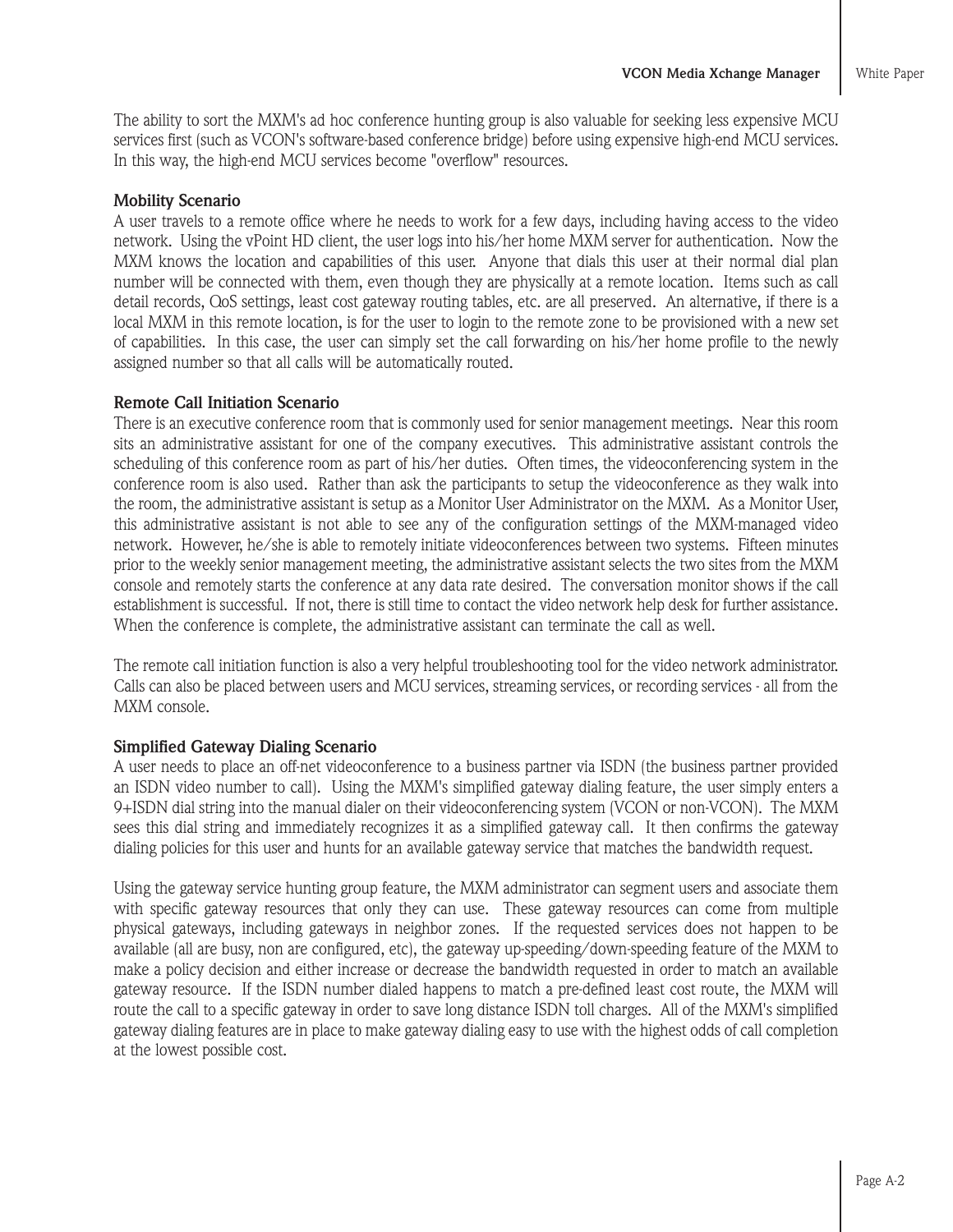

#### **Appendix B: An MXM-Managed Network Example**